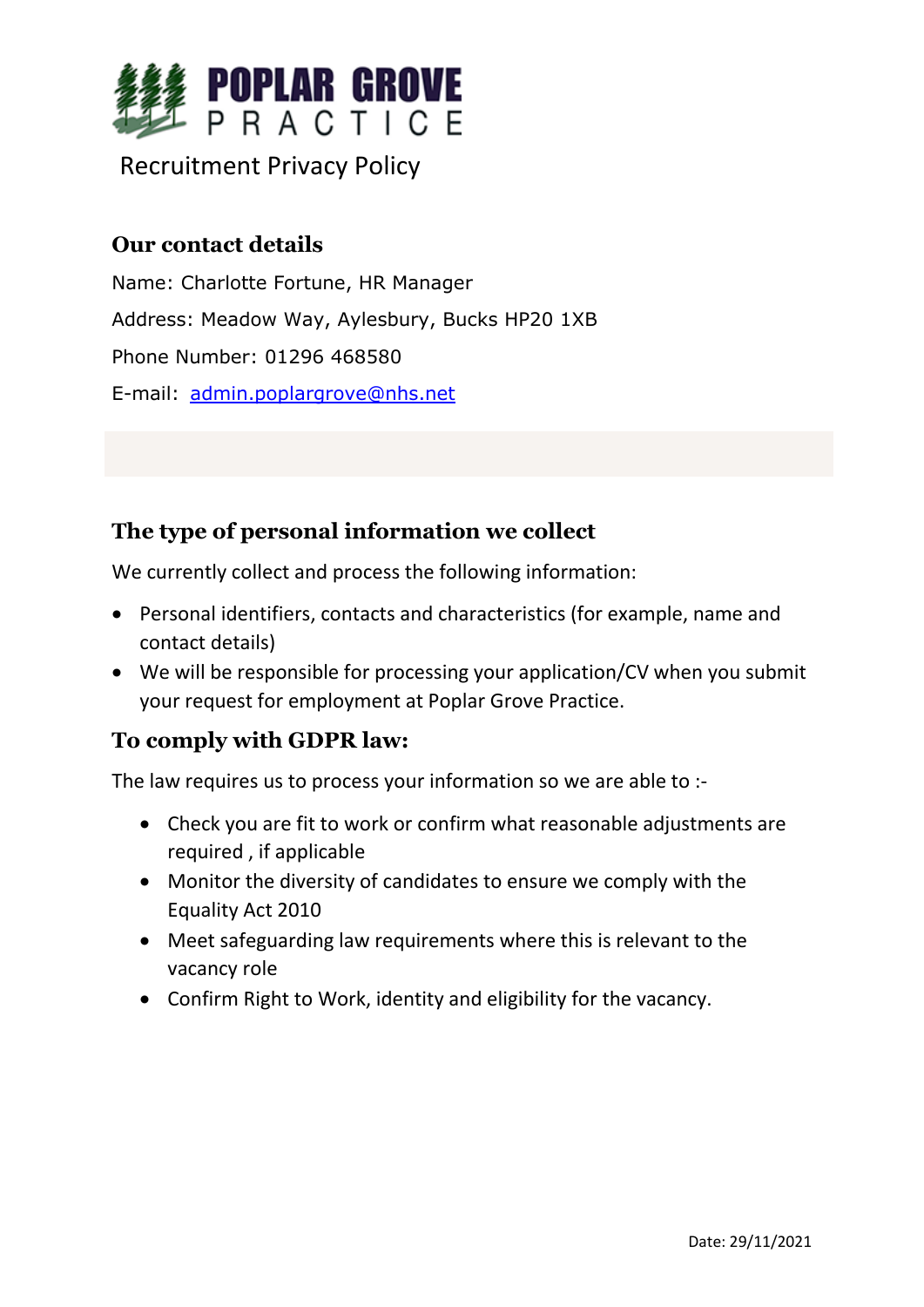

### **How we get the personal information and why we have it**

- The personal information we process is provided to us directly by you for one of the following reasons :-
- You have applied for a position at Poplar Grove Practice and we are able to use your information within your employment application so that we can:
- Assess your suitability for the role
- We are able to complete pre-employment checks in line with our employer's guidance
- Detect and prevent any possible mistakes or fraud
- Ensure your data is secure and only accessible by those authorised to view
- Verify your identity when requesting access to personal data

### **Sharing your personal information**

- We may share your information with :
- Medical professionals , to assess your fitness to work and any reasonable adjustments that you need
- The Disclosure and Barring Service ( DBS) if your role requires a DBS check
- With named referees to obtain a reference

### **Keeping your personal information**

- Your information is stored securely in locked cabinets by HR at Poplar Grove Practice.
- For non-successful applications , personal information will be deleted within 18months of the advertised application closing date. This information is retained so that we are able to revisit vacancies and applications in case the vacancy needs re- advertising or to enable us to respond to any applicants queries
- Only information relevant to the employment of successful candidates will be retained within the staff employment records. This will be specified in your contract of employment. If you withdraw at offer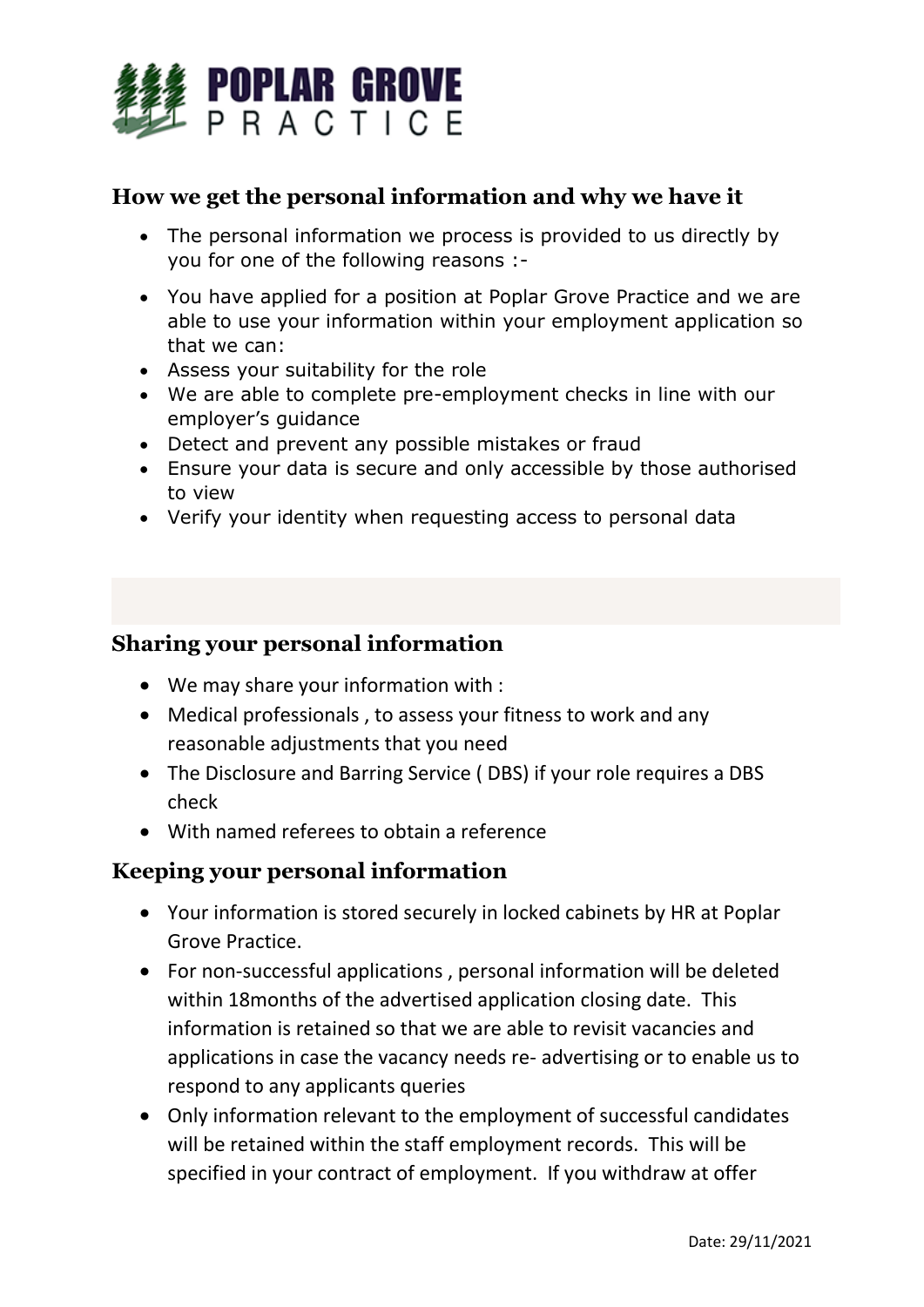

- stage, you will not receive any further information and your details may still be retained securely by the Practice for up to 18 months .
- Your information will be disposed of securely by being shredded.

## **Your rights**

Under the General Data Protection Regulation (GDPR), the lawful bases we rely on for processing this information are:

**(a) Your consent. You are able to remove your consent at any time. You can do this by contacting Charlotte Fortune, HR Manager**

**(b) We have a contractual obligation.**

- **(c) We have a legal obligation.**
- **(d) We have a legitimate interest.**

**The information you provide will be managed as required by Data Protection Law.**

**You have the right to:-**

**Receive a copy of the information we hold about you**

**Request your information be changed if you believe it was not correct at the time you provided it.**

**From 25 May 2018 you have the right to :**

**Request that your information be deleted if you believe we are keeping it for longer than necessary**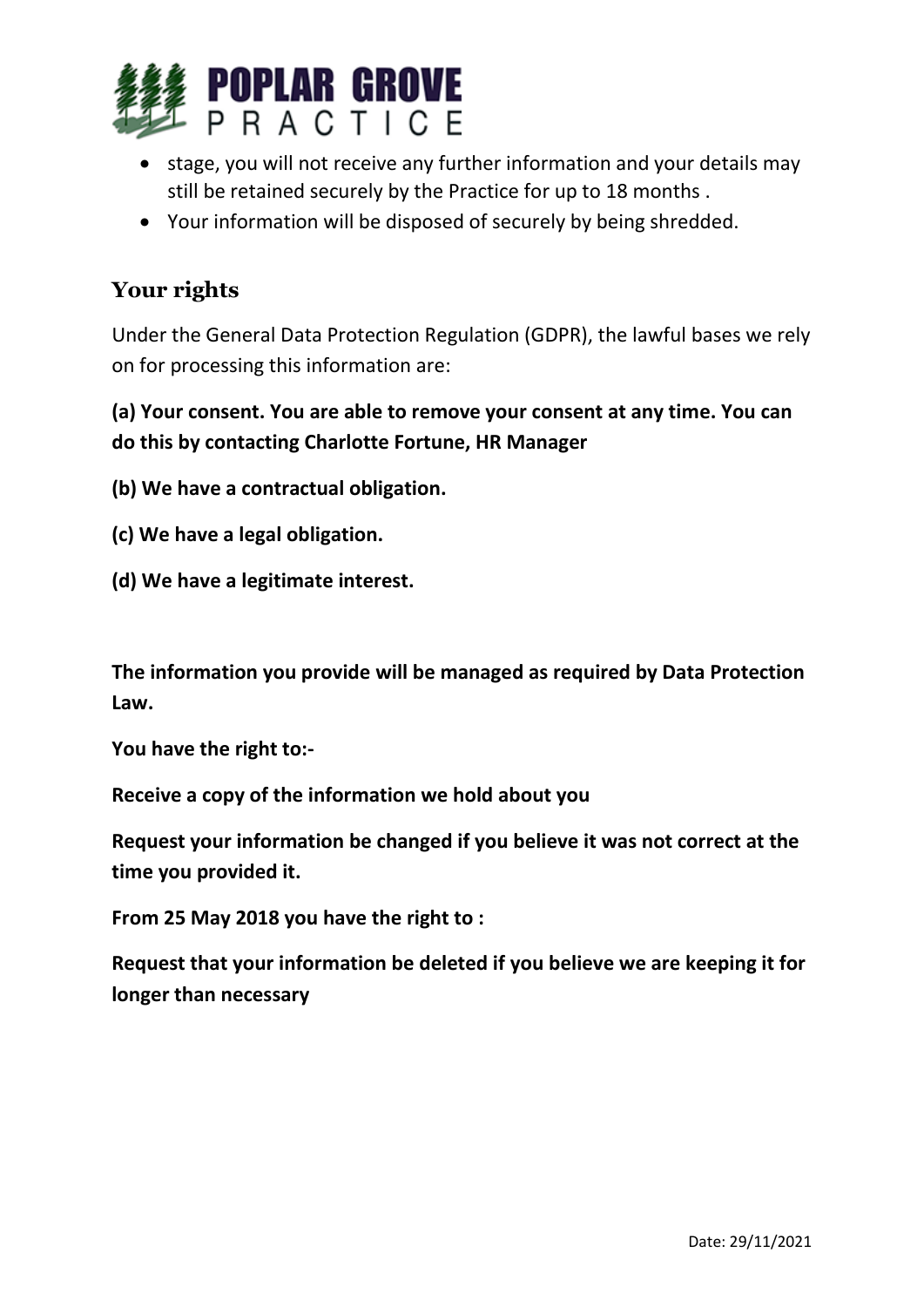

#### **Your data protection rights**

Under data protection law, you have rights including:

**Your right of access** - You have the right to ask us for copies of your personal information.

**Your right to rectification** - You have the right to ask us to rectify personal information you think is inaccurate. You also have the right to ask us to complete information you think is incomplete.

**Your right to erasure** - You have the right to ask us to erase your personal information in certain circumstances.

**Your right to restriction of processing** - You have the right to ask us to restrict the processing of your personal information in certain circumstances.

**Your right to object to processing** - You have the the right to object to the processing of your personal information in certain circumstances.

You are not required to pay any charge for exercising your rights. If you make a request, we have one month to respond to you.

Please contact us at [admin.poplargrove@nhs.net](mailto:admin.poplargrove@nhs.net) / 01296 458580 if you wish to make a request.